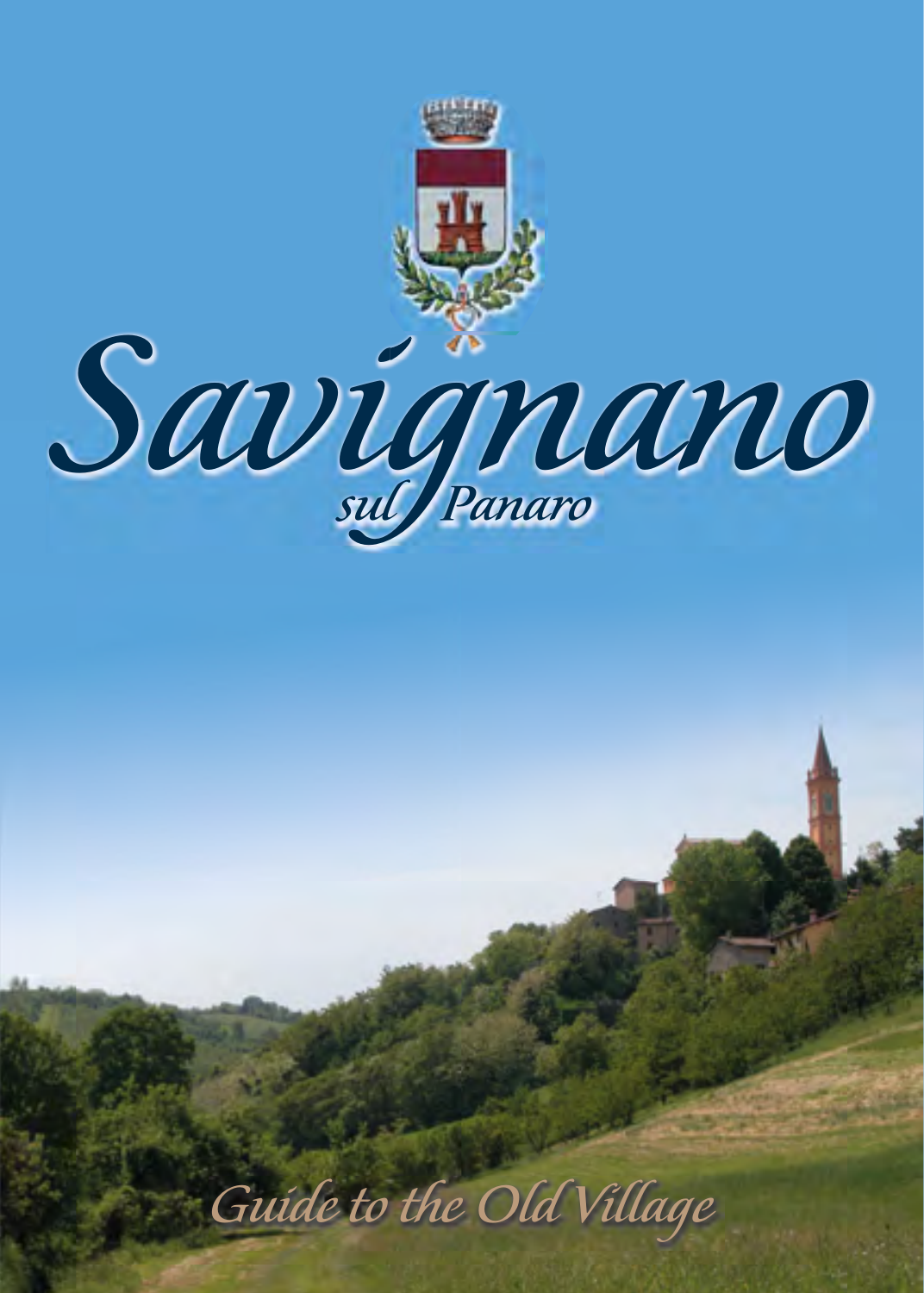# Savignano sul Panaro

Where the last heights of the Apennines decline towards the Modena plain, where among rich fruit trees and thick woods the Panaro river finds its way out into the valley, there rises on a verdant hill the ancient village of Savignano, one of the most suggestive medieval centres of Emilia-Romagna region. Gentle hills full of vineyards and oak trees surround from below the old castle. The beauty of the cherry trees coloured in white and pink when their flowers blossom is unrivalled. In a land of ancient agricultural traditions, Savignano can boast excellent products: from cher-

ries to plums and pears, up to a wine production which was already well-known around the year One thousand. Witness to this are the abundant requests of the Savignano *Bruschetto* wine by bishops and abbots of that time, by armed men, and by the great Countess Matilde of Canossa herself. Nowadays in the territory of Savignano there are

eleven DOC (Controlled Origin Denomination) wines. The striking agricultural inclination of Savignano is strengthened up by the fact that the territory of its municipality is included in the prestigious Consortiums for the protection of the Parmigiano-Reggiano cheese, the Modena Raw Ham or prosciutto and the typical Plum and Cherry of Vignola. But agriculture is not the only output: in the flat area of the village a remarkable impulse has been given to the small industry, craftsmanship and the tertiary sector. Savignano is a village rich in culture and history. It is famous for its amazing archaeological and paleontological finds that have been going on with no interruptions since the second half of the 19th century until now. They are much talked about and keep on giving rise to widespread and ever increasing interest. Among the most significant finds there is the Savi-



gnano Elephant, a female specimen that lived nearly two million years ago, the very famous little statue of Venus that experts think dates back to the Upper Palaeolithic (nearly 30,000 years ago), and one of the most beautiful relics in the Modena district as a whole: the Attic amphora depicted in black found in Pontalto area. The territory is crossed by the old Roman Road now called *Via Claudia* which replaces a prehistoric convoy road. During the centuries the Neolithic, Villanovan, Etruscan, Celtic, Ro-

man and Lombard cultures were established in this territory to witness the healthiness and prosperity of these enviable lands particularly favourable to the human presence. Thanks to the archaeological and numismatic finds by Arsenio Crespellani and subsequently by Benedetto Benedetti and by the Superintendence for the Archaeological Works of the Emilia-Romagna region, lithic relics and

documents of remarkable relevance have been brought to light in the Savignano area: from the remnants of a Neolithic village in Doccia, to the bronze boards of the Mombrina farm, from the Villanovan necropolis of St. Anastasio up to the presence of some villas foundations of Roman times and a Late Roman Empire necropolis with Lombard tombs. The Savignano Court originated during the late Roman times from

a villa nucleus subsequently fortified by the Longobards and then conquered and widened by the Franks. From a diploma of the year 1025 we learn this villa had been bequeathed, after the Longobards' defeat, to the Church of Modena by Pipino, son of Charlemagne, who was King of Italy from

781 to 810. The old Savignano Court is also witnessed in a decree of the year 855 issued by the emperor Ludovico II. The Savignano Castle is named for the first time in a parchment paper of the year 1026.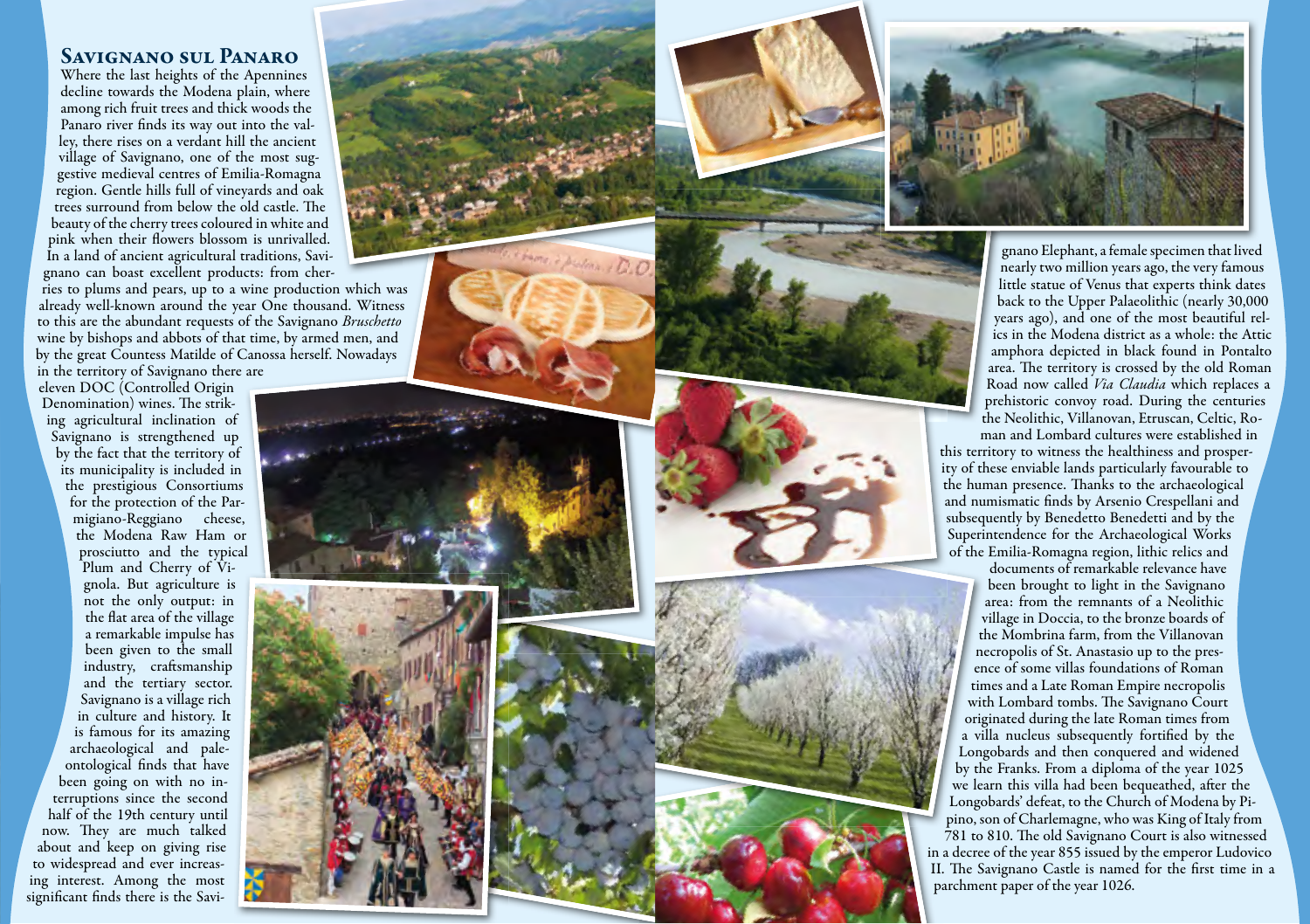lage up to the Parochial Church. In ancient times the main gate tower leading to the village had a draw bridge. In the middle of the castle tower itself there is a niche

with a Madonna with Child inside, the work by some Bologna School Master dating back to the 17th century. On the right you can get a glimpse of some relics of a World War I Memo-

rial. This is the work by a sculptor from Savignano called Giuseppe Graziosi. As you keep on going along Crespellani Street, before you reach the well ascribed to the painter Ugo Lucerni, you come across a small recess with a dwelling which used to be an Ora-

tory devoted to the Saints Antonio and Thomas. On the right unfolds Paolo Pallotti Street with very old restored houses that go on lining

 $\epsilon$  the old defensive walls. The building on the left, rebuilt in the 80's, is called Matilde's House, as a legend,

for which there has never been any evidence, goes that the Countess Matilde from Canossa was living there time and again. The building complex ends up with the keep named The Chaplain Tower, one of the keeps that used

Family who dominated and ruled the village with their Signoria between  $1400$  and the first half of 1500. The gate tower of the second vault is

to guard the old walls. As you go along Crespellani Street you come across an imposing structure called The Captain's or the Bishop's House. Inside there are some frescos and one of them depicts the coat of arms of the Contrari

a very old tower as you can see from the river pebbles it was built with. It is the keep leading to the darkest part of the Castle and it was also built to guard it.









## A small guide to the Old Village

The structure and signs brought about by historical, political and social vicissitudes taking place all along the centuries give the Old Village its  $\frac{1}{2}$  present look. The village has been brought back





to its ancient beauty thanks to a clever intervention of restoration carried out in the 80's and 90's. Nowadays it is one of the most beautiful and representative villages in the Province of Modena and of the entire Emilia-Romagna region. "Savignano castle was born as a fortress, a keep to guard the lands along the banks of the river Panaro and for centuries it worked as such". With these words Sir Franco Man-

The small cemetery located where the church square is now was transferred at the beginning of the 19th century

tovi describes the role and the function of a castle which was contended over and over again all along its history by Bologna and Modena. It was always in between until peace was reached starting from the year 1360 when it became the property of the Este Family. The urban scheme of the medieval village spreads out with some buildings of no particular value and no peculiar style, nonetheless

it has an important historical and typological value.

Zanantoni Square, the former Garibaldi Square, is divided into two sections: the upper part is surrounded by a stone wall, and the lower part included the Castle Mound up to 1922.



St. Rocco's Oratory was built in 1631 as thanksgiving after escaping the danger of the pest in the year 1630 of which we are reminded by the Italian writer Manzoni. It was restored during the last century in the 70's.

Arsenio Crespellani Street leads to the castle and is paved with pebbles from the river; inside the old walls, the street winds through the vil-

The municipality of Savignano sul Panaro has a surface of 25.45 sq. Km and a population of about 9,500 inhabitants. It is located between the hill and the right bank of the river Panaro and its borders are: the municipality of S. Cesario on the north side, the municipalities of Bazzano, Monteveglio and Castello di Serravalle on the east, the municipalities of Guiglia and Marano on the south, and on the west side are the river Panaro and the municipalities of Vignola and Spilamberto. In the tiny centre of Doccia, in the rooms of the Civic Centre, there are two museums hosting the Savignano Venus and Elephant. On the hills surrounding the village, where the environment is characterised by thick vegetation, you can admire big size oak trees, some true and real green monuments that witness the environmental patrimony of a territory which was rich in woods until the first years of 20th century. Today the woodlands are quite reduced but some ultra-secular oak trees are still there and they can be seen by walking through the paths of the green itinerary called *The Oak Tree Road* which starts from the Old Village.

Crespellani Street ends up in a balcony-like area whose right side overlooks some wide steps made of bricks built in 1894 to replace the old ones which were narrower and not practicable. Almost opposite, through two gate pillars, you come into a lane joining with Mandria Street. This was almost for sure making up the old path going round the last rampart of the Castle. Traces



est point, and most probably where the ancient court originated, there rises the Parochial Church devoted to Our Lady St. Mary. The church underwent reconstruction between 1746 and 1750, and the old church, of which there is evidence in some documents dating back to 1027 and 1033, was so replaced. An extensive restoration of the frescos inside the Parochial Church has

been carried out recently, thus giving it back its former beauty.



to Borgo S. Giovanni district, and the works to build the new bell tower started. This was meant to replace the old bell tower situated on the south-east side of the church. The new tower, completed in 1813, was built with materials taken from the old walls exception made for the spire built with brickwork. Some remnants of a 17th century clock can still be seen

on the Northern side of the building. Three works of art still unpublished by Giuseppe Graziosi are a feature of the Old Village: The Redeemer made of bronze on his family gravestone, the World War I Memorial which is today located in the area in front of the cemetery, and inside the Parochial Church the Lamented Dead Christ. In the tiny centre called Doccia, near the Town Hall, you can admire two marble sculptures. They are the work by Antonio Sgroi from Savignano. One is situated in Falcone Square, and one in the small park in Gramsci Alley to witness, as an ideal continuity with Giuseppe Graziosi, the importance Savignano gives to art and culture.







# Useful information

## Renowned people

Arsenio Crespellani (1828-1900), patriot, numismatist and archaeologist well known all over the country. The most important archaeological finds in the two provinces of Modena and Bologna are ascribed to him.

Giuseppe Graziosi (1879-1942), painter and sculptor. His works can be admired in several exhibition rooms and his monumental sculptures can be seen in various Italian and foreign cities. The town of Modena has devoted to him a gypsotheque. He is buried in the village cemetery of Savignano. Evaristo Pancaldi (1872-1950) canonical pioneer and reformer of sacred music in Modena. In 1900 he was assigned as director and master to the Chapel of the Cathedral in Modena.